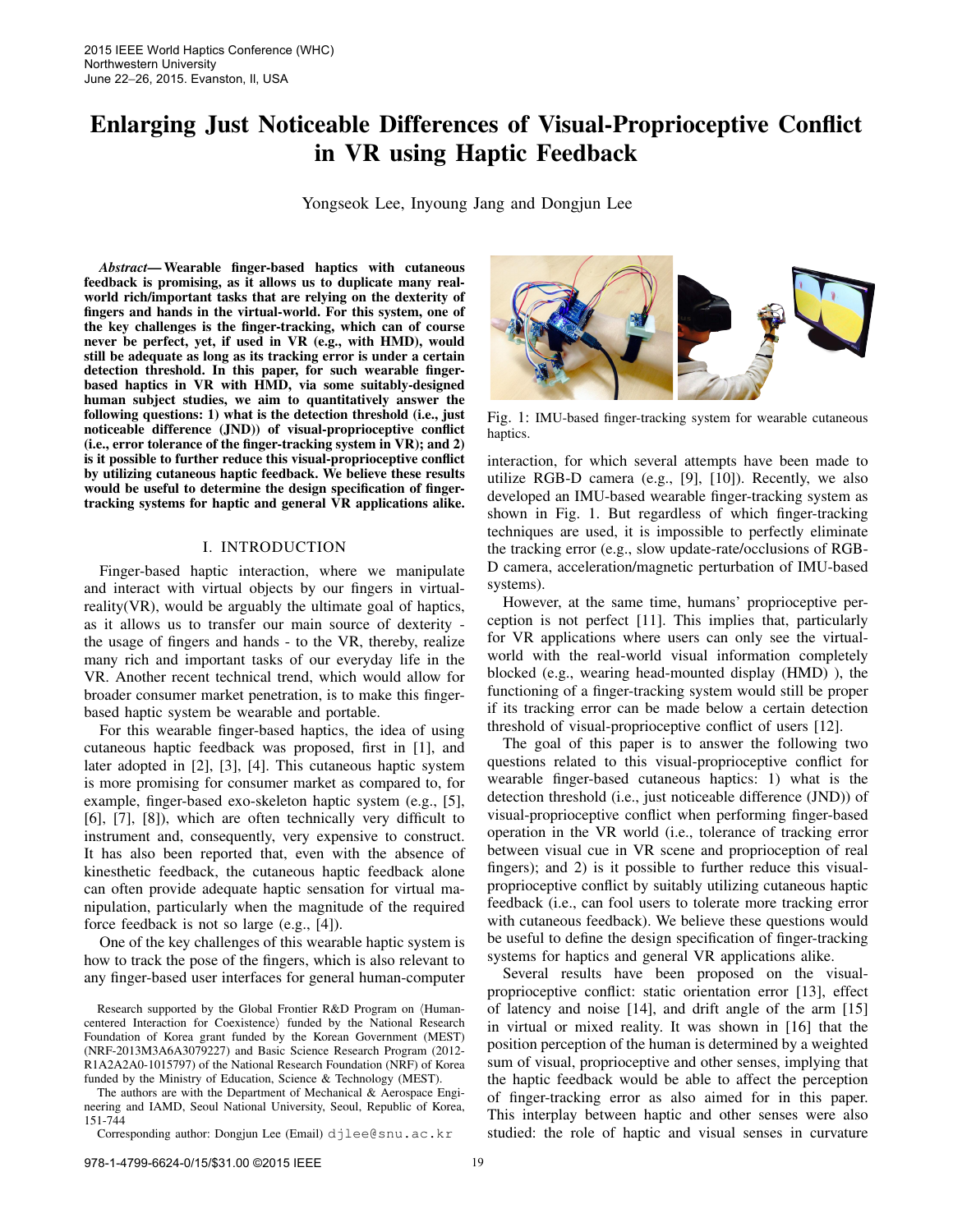

Fig. 2: Experimental setup to study visual-proprioceptive conflict and effect of cutaneous haptic feedback on that: The subjects wore the cutaneous haptic device on their index finger and the HMD on their head and sat on a chair surrounded by the MOCAP system.

perception [17]; pseudo-haptic effects by modifying visual cues [4] and the effect of matching visual cues with haptic cues on modifying felt position of subjects [18]. Yet, to our knowledge, quantitative (e.g., JND) analysis of the visualproprioceptive conflict for complex 3D spatial motion and, further, quantitative analysis of the effect of haptic feedback on the visual-proprioceptive conflict threshold have not been explored before.

The rest of the paper is organized as follows. The testbed of Fig. 2, used for our investigation, is detailed in Sec. II, by which we can then suitably generate visual-proprioceptive conflict and haptic sensation. Two human subject studies, i.e., JND analysis of visual-proprioceptive conflict for fingerbased VR operation and of the effect of haptic feedback on that, are performed in Sec. III and discussed in Sec. IV. Concluding remarks are given in V.

# II. EXPERIMENTAL SETUP

#### *A. Hardware Components*

To study the visual-proprioceptive conflict and the effect of cutaneous haptic feedback on that, we utilize the experimental setup as shown in Fig. 2, which consists of motion capture system (MOCAP), HMD, and wearable cutaneous haptic feedback device on the index finger, each of them now detailed below.

*1) MOCAP System:* In order to measure human's head and finger motion, we used VICON<sup>®</sup> MOCAP system, which provides the position and orientation of a set of reflective markers by using multiple IR cameras with 200Hz sampling rate and millimeter-range spatial resolution. We attached set of markers on the HMD and on the cutaneous haptic device to measure the pose (i.e., position and orientation) of the HMD and that of the cutaneous haptic device worn on the user's index finger-tip.

*2) HMD:* All the experiments in this paper were executed in the VR setting, i.e., all the visual information of the realworld was completed blocked from the subjects. This is particularly crucial, because real visible hands will directly inform the subjects where their finger-tip is. To show only the virtual environment while also providing 3D immersive virtual visual information generated for experimental purposes, we adopted Oculus Rift $^{\circledR}$  HMD, which provides 3-D



Fig. 3: Cutaneous haptic device [4]: The normal force can be produced by rotating the two motors in the opposite directions and same angle, while the shear force can be produced by differing the angles of the two motors.



Fig. 4: Virtual environment as seen from the HMD, with the sphere, which represents the user's index finger-tip position, and the cylinder to produce contact force.

vision with  $1200 \times 800$  (640  $\times$  800 per eye) resolution and 90 degree field of view, which is one the widest among the commercial HMDs.

*3) Cutaneous Haptic Device:* For generating haptic feedback on the user's finger-tip, we utilized a cutaneous haptic device as shown in Fig. 3, which was first proposed in [2] and adopted also in [4]. The device has two motors (Maxon DCX motor,  $\phi = 10$ mm, 3W, 16:1 gear ratio) and each motor has the encoder in the motor shaft which provides the resolution of 1024 cnt/rev. It is connected to desktop with US Digital<sup>®</sup> USB4 DAQ board and Arduino<sup>®</sup> board and we can measure and control the angle of motors in about 1kHz. The rubber block attached between the finger-tip and the band was manipulated by the motors. We can then transmit normal or shear force by controlling the two motors to their respective designated angles.

*4) Virtual Environment:* The virtual environment for the experiments was constructed using the above equipments and Open $GL^{\circledR}$ . In the virtual environment, the virtual sphere, which represents the position of the index finger-tip was shown to the subjects by measuring the relative position of the HMD and the finger-tip by using the MOCAP system. Human subjects could freely move their hands and head. Also for generating the contact force, we used a virtual cylinder fixed in the virtual environment, because that shape can easily give the intuition of position sense to the subjects by delivering directional contact force as used in [17]. Penetration of finger sphere into the cylinder was prevented in graphics rendering. By projecting the virtual environment on the HMD, the subjects were able to see their finger-tip motion as the motion of the virtual sphere. See Fig. 4.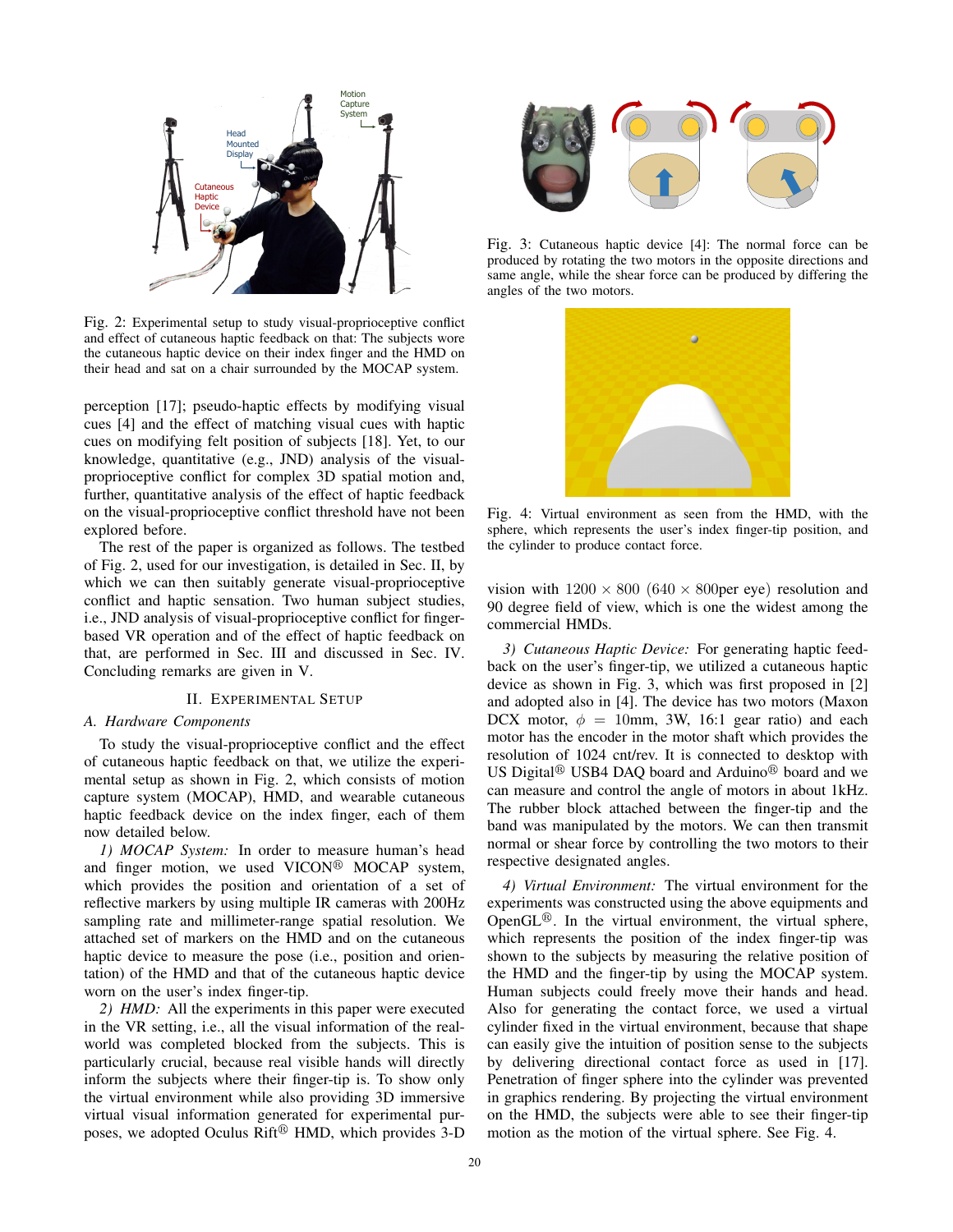

Fig. 5: The HMD frame  $\{\mathcal{H}\}\$ , which is measured by MOCAP system and serves as the reference for the virtual-world graphics rendering, and the visual perception reference frame  $\{\mathcal{R}\}\$  for the real-world perception. In this paper, we also use spherical coordinate system attached at the HMD frame  $\{\mathcal{H}\}.$ 

#### *B. Visual Perception Reference Calibration*

If we directly measure the pose of the real finger-tip w.r.t. the pose of the HMD by using the MOCAP system, and render its image to the user via the HMD, we found the rendered image appears often too close to the human eyes than how it appears in the real world. This is because the user's eyes are not sitting on the HMD frame (as measured by MOCAP system), but somewhere inside user's head. In order to reduce this pose-difference between the HMD frame (reference for VR scene generation) and the visual perception reference frame (for the real-world visual perception), we performed the calibration as follows.

For this, we defined two coordinate frames: the HMD frame  $\{\mathcal{H}\}\$ and the visual perception reference frame  $\{\mathcal{R}\}\$ . The goal was then to identify the rigid body transformation between these two frames, that is, the translation offset  $p_{\mathcal{R}}^{\mathcal{H}} \in \mathbb{R}^3$  and the rotation offset  $R_{\mathcal{R}}^{\mathcal{H}} \in SO(3)$  from R to H. See Fig. 5. Now, in order to estimate  $p^{\mathcal{H}}_{\mathcal{R}}$  and  $R^{\mathcal{H}}_{\mathcal{R}}$ , we performed the following reaching-without-seeing task.

A virtual target point  $p_t \in \mathbb{R}^3$  was generated randomly and the subjects were asked to move their finger-tip position  $p_f \in$  $\mathbb{R}^3$  to the target  $p_t$  as close as possible. During this task, only the virtual target point  $t$  was presented as a gray sphere, while the user's finger-tip position was not rendered (i.e., they moved their finger-tip only relying on their proprioceptive perception). We then measured the position of the user's finger-tip  $p_f$  w.r.t. the HMD frame  $\{\mathcal{H}\}\$  (i.e.,  $p_f^{\mathcal{H}}$ ). We can then write the following rigid body transformation equation:

$$
R_{\mathcal{R}}^{\mathcal{H}} p_f^{\mathcal{R}} + p_{\mathcal{R}}^{\mathcal{H}} = p_f^{\mathcal{H}} \tag{1}
$$

where  $p_f^{\mathcal{R}}$  is the position of the finger-tip as measured in the perception reference frame  $\{\mathcal{R}\}\$ , which is unknown as we do not know the location/orientation of the reference frame  $\{\mathcal{R}\}.$ 

Now, consider (1). The perfect calibration between  $\{\mathcal{H}\}\$ and  $\{\mathcal{R}\}\$  would then imply that  $p_f^{\mathcal{R}} = p_t^{\mathcal{H}}$ , that is, the human user's perception of the finger-tip position in the real-world is the exactly the same as that of the virtual target point position in the virtual-world as rendered within the HMD. This then further imply that we can estimate  $p_{\mathcal{R}}^{\mathcal{H}}$  and  $R_{\mathcal{R}}^{\mathcal{H}}$  by using the following equation:

$$
R^{\mathcal{H}}_{\mathcal{R}} p_t^{\mathcal{H}} + p_{\mathcal{R}}^{\mathcal{H}} = p_f^{\mathcal{H}}
$$

where  $p_t^{\mathcal{H}}, p_f^{\mathcal{H}}$  are given/measurable, and  $R_{\mathcal{R}}^{\mathcal{H}}, p_{\mathcal{R}}^{\mathcal{H}}$  are un-

known. Thus, by repeating this reaching-without-seeing task many times, we can produce a data set of  $p_t^{\mathcal{H}}, p_f^{\mathcal{H}}$  using this data set and the above equation, we can estimate  $R_{\mathcal{R}}^{\mathcal{H}}, p_{\mathcal{R}}^{\mathcal{H}},$ thereby, completing the calibration.

For this calibration, we utilized the spherical coordinate system as shown in Fig. 5. The distance, azimuth and elevation of the virtual target point were randomly chosen in the predetermined range: the range of azimuth and elevation was between from  $-30°$  to  $30°$  and the range of distance was from 30cm to 50cm. This range of space was chosen, as the majority of our experiments (and other typical tasks in the VR with the HMD) was performed near this area. When a target was randomly generated, the subjects were asked to move their finger-tip to the target as close as possible (i.e., to match  $p_f^{\mathcal{R}}$  and  $p_t^{\mathcal{H}}$ ) with no visual information of real fingertip position. Five subjects participated in this calibration task and took 100 trials each, making total 500 data points. We then used the results in [19] for obtaining least square solution of the rigid-body transformation and obtained:

$$
p_{\mathcal{R}}^{\mathcal{H}} = \begin{pmatrix} 3.261 \\ 10.282 \\ -5.069 \end{pmatrix}, R_{\mathcal{R}}^{\mathcal{H}} = \begin{bmatrix} 0.9941 & 0.0294 & -0.1042 \\ -0.0297 & 0.9996 & -0.0016 \\ 0.1041 & 0.0047 & 0.9946 \end{bmatrix}
$$

with the unit of  $p_{\mathcal{R}}^{\mathcal{H}}$  being cm, showing that the translation offset is more prominent than the rotation offset between  $\{\mathcal{H}\}\$ and  $\{\mathcal{R}\}.$ 

# III. HUMAN SUBJECT STUDY AND JND OF VISUAL-PROPRIOCEPTIVE CONFLICT

#### *A. Experiment #1*

The purpose of Experiment #1 was to measure the detection threshold of tracking error (i.e., visual-proprioceptive conflict) human can perceive in the virtual environment. We measured this threshold by asking subjects to discriminate the true position of their finger-tip from the one intentionally perturbed with some position error.

*1) Participants:* Six human subjects participated in the Experiment #1. They were all male, from the age of 22 to 32, right-handed with no known perception disorder and used their index finger of dominant hand for this experiment.

*2) Experimental Settings:* The virtual environment, displayed to participants through the HMD, consisted of the the finger sphere and a cylinder as mentioned in II. Also, during the whole trials in Experiment #1, the cutaneous haptic device was turned off to exclude the effect of haptic feedback. Subjects were told to make decisions as soon as possible, but also told that making a correct decision is more important.

*3) Procedure:* In the beginning of the experiment, the subjects were given enough time to be familiar with the motion in the virtual environment for preventing learning effect. They were able to move their finger-tip sphere in free air or touch the cylinder. They then proceeded Experiment #1, which consists of the three phases: adaptation phase, blind phase, and answer phase as shown in Fig. 6:

In the adaptation phase, subjects were guided to swipe the surface of the cylinder from side to side. This adaptation phase lasted for five seconds to reaffirm the information of the mapping between the visual sense in the virtual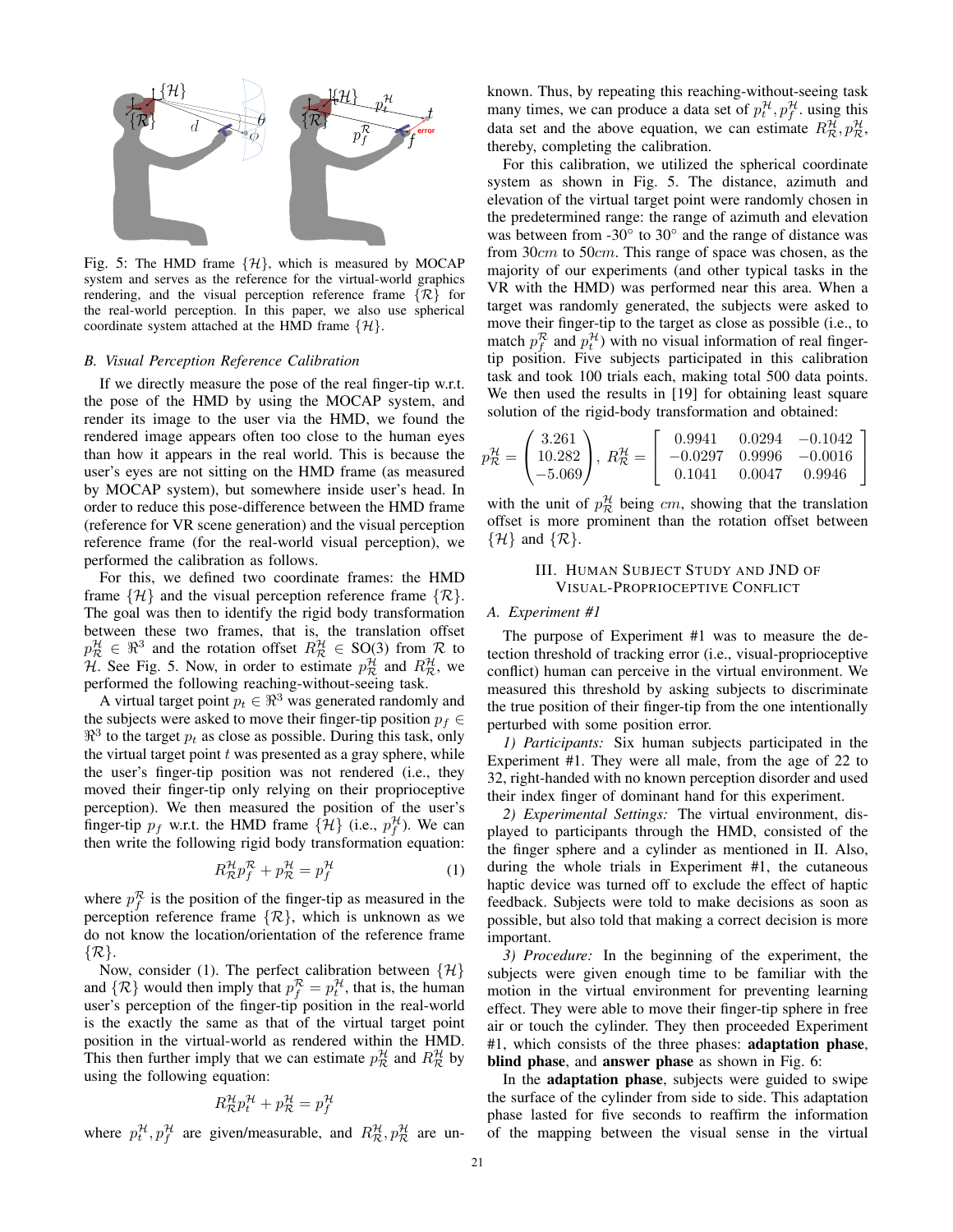

Fig. 6: Procedure for the Experiment #1: (1) adaptation phase (top): subjects freely moved their finger sphere to adapt the virtual environment and were asked to swipe the surface of the cylinder; (2) blind phase (middle): subjects were instructed to move their finger sphere following the yellow arrows, while all the virtual environment was blacked-out; (3) answer phase (bottom): subjects repeated the cylinder swiping task again and answer which sphere represented their real finger-tip position.

environment and the proprioception of the subjects, after the initial familiarization phase.

In the blind phase, the virtual environment was blacked out for three seconds, except for the arrows that informed the directions - up, down, left, and right. The directions were displayed to guide the subjects' finger-tip position to be within a desired range same, as did in visual perception reference calibration. This phase was designed to separate the adaptation phase and the answer phase by confusing the subject of their perception of the last position of the true finger sphere before generating the visual feedback of the false finger sphere.

Visual feedback of the virtual environment appeared again in the answer phase similar to the adaptation phase. The only difference is that, now, the two spheres were displayed; one representing the true finger-tip, the other representing the false one with a perturbation error of position.

The generated errors were defined as the radial distance from the true finger-tip sphere. In each trial, they were determined randomly within the range of  $1.5 \sim 7.5$ cm with the interval of 1.5cm, in that, we expected the JND to be within this range in our pilot experiment. Whenever the error was generated, the false sphere was visualized randomly in the circle, of which the radius was the error value and the center was the true sphere position. From this random initial position, the false and the correct finger spheres moved together under the human command, except when one (or both) of them made contact with the cylinder, for which the penetration into the cylinder was graphically removed.



Fig. 7: Results of Experiment #1: average percent of answers where the subjects correctly guessed which sphere corresponds to their true finger-tip. (fitted by the psychometric curve).



Fig. 8: Experiment #2: haptic feedback was added according to the position of finger sphere (gray) on the cylinder (top); subjects received haptic feedback corresponding to either the randomlychosen true(red) or false(blue) sphere. In this figure, the false sphere is selected so corresponding haptic feedback is given.

Subjects had to carry out classical Two Alternative Forced Choices (2AFC) with those two spheres. They performed two similar tasks of sliding the finger sphere on the surface of the cylinder. For each task, subjects were instructed to consider as if one of two spheres were their real finger-tip. After taking several trials for each task, subjects were asked to choose which finger sphere represents the true position of their finger-tip; "blue" or "red". 8 repetitions were given for 5 error steps, thus, total 40 trials for each subject were performed in Experiment #1.

*4) Result:* The average of the correct answer rate over all the subjects was plotted as a blue line and markers in Fig. 7. As expected, the percentage of correct answers of discriminating the sphere of the true finger position increases as the error becomes large. The JND of visualproprioceptive conflict is determined as the value where 75% correct discrimination occurs [20]. For estimating the error corresponding to 75%, we fit the data to the Weibull function as the psychometric curve [21]. The result of the JND value is 5.236cm about the object 30cm away from the subject's HMD.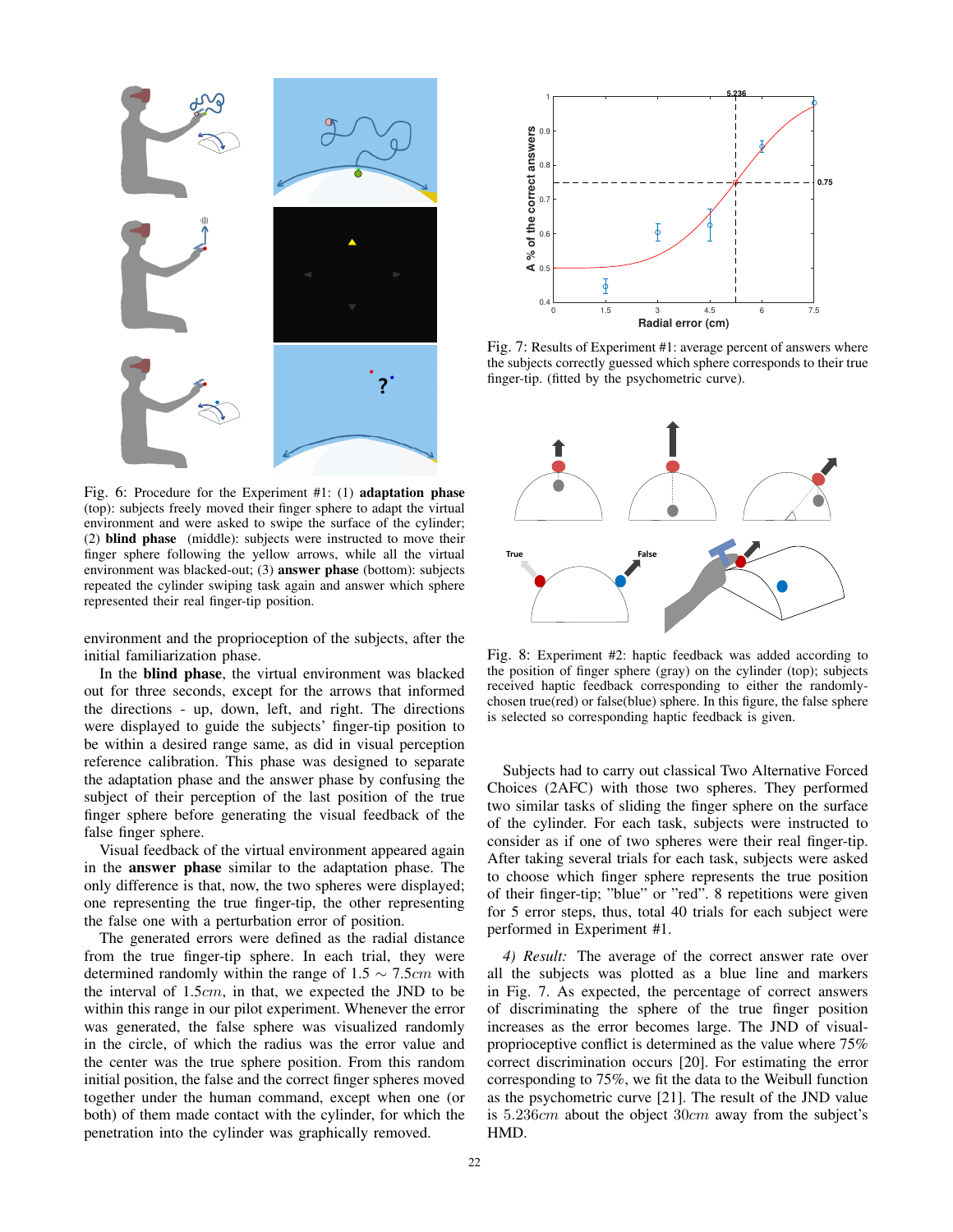

Fig. 9: Results of Experiment #2: percentage of the correct answers in two cases, true haptic feedback and false haptic feedback and comparison with results of Experiment #1 .

#### *B. Experiment #2*

In Experiment #2, haptic feedback was added in the adaptation phase and the answer phase, to analyze the quantitative effect of the feedback on the JND of the visualproprioceptive conflict compared to the Experiment #1.

*1) Participants:* The same as the Experiment #1.

*2) Experimental Settings:* : The same as the Experiment #1, except that haptic feedback from the cutaneous haptic device was activated.

*3) Procedure:* The same procedure as the Experiment #1, except the haptic feedback. When the sphere (true sphere in adaptation phase, randomly selected one between the true and false spheres in answer phase) was contacting with the cylinder surface, the corresponding contact force was given to the subjects with the combination of the normal and shear forces as shown in Fig. 8. Because the haptic feedback might be correct or wrong information w.r.t. the user's true fingertip position, applying the haptic feedback according to the randomly-chosen sphere enables us to investigate how the true or false haptic feedback affect human' JND of the visualproprioception conflict. Note that this would be meaningful only when the human subject does not know if the haptic feedback comes from the true or false finger sphere.

*4) Result:* In the Fig. 9, the effect of the haptic feedback on the perception of error is shown. It can be noticed that the percentage of correct answers is lower than Experiment #1 with the false haptic feedback (i.e., haptic feedback corresponding to the false finger sphere). We also estimated the JND of visual-proprioceptive conflict as the point where 75% correct discrimination occurs. To fit the data set, we used the linear interpolation, not the Weibull function used in Experiment #1, because the condition for Weibull function, 50% of correct answers at no-stimuli point, can not be satisfied because of the randomized haptic feedback stimuli. Accordingly the JND value of visual-proprioceptive conflict with false haptic feedback is observed as 6.212*cm*, which is an increased value about 1.1cm from the prior result.

### IV. DISCUSSION

Psychophysical examinations were proceeded to compute the detection threshold of positional error in virtual environment where visual-proprioceptive confusion usually occurs



Fig. 10: The percentage of the answers following the haptic feedback when the haptic feedback corresponding to the false or true sphere was delivered.

due to the tracking error. In Experiment #1 where only visual feedback without haptic feedback was given, we obtained the JND value, 5.236cm, meaning that human users are expected to distinguish their true finger-tip from the false one with the error larger than 5.236cm. In Experiment #2, haptic feedback via cutaneous haptic device was added when contacting with the virtual cylinder. Because this feedback was randomly chosen from the contact information of true or false finger-tip sphere, subjects did not know whether this haptic feedback was correct information from true finger-tip or not. But our hypothesis was that force feedback corresponding to the false finger-tip can disturb perceiving their real position based on proprioception which leads to the increase of JND. And responses when given the false haptic feedback in Fig. 9 show that the resultant JND value is  $6.212cm$ , which is larger than that of Experiment #1, confirming our hypothesis.

To closely investigate the effect of haptic feedback, we plot the graph in Fig. 10, which means when haptic feedback corresponding to true or false sphere is delivered, the percentage of answers where subjects chose that sphere as their real finger-tips. As seen from the graph, the aspect of decisions are similar for both true and false haptic feedback at the radial error of 1.5cm; around 70% of subjects relied on the haptic cue in selection task. However, the results show a completely different tendency as radial error increases. In the case of false haptic feedback, a percentage of choosing the corresponding sphere gradually decreases with an increasing error, while converges to 100% in case of true haptic feedback. This presents clearly the role of the haptic cue in sensing the position when proprioceptive and visual sense conflict. when the error is small, human cannot get enough clue of position senses from the conflict so they are easily prone to rely on haptic cue. As error goes larger than the JND, proprioceptive sense becomes distinguishable from the distorted visual feedback, so subjects can neglect the haptic cues and aware the visual-proprioceptive conflict, which means the haptic feedback lose their role in tracking system. This can be reconfirmed using one-way ANOVA of which independent factor is type of the haptic feedback (no, true, false) and dependant variable is correct answer rate. In the case of 7.5cm error, there is no significant difference